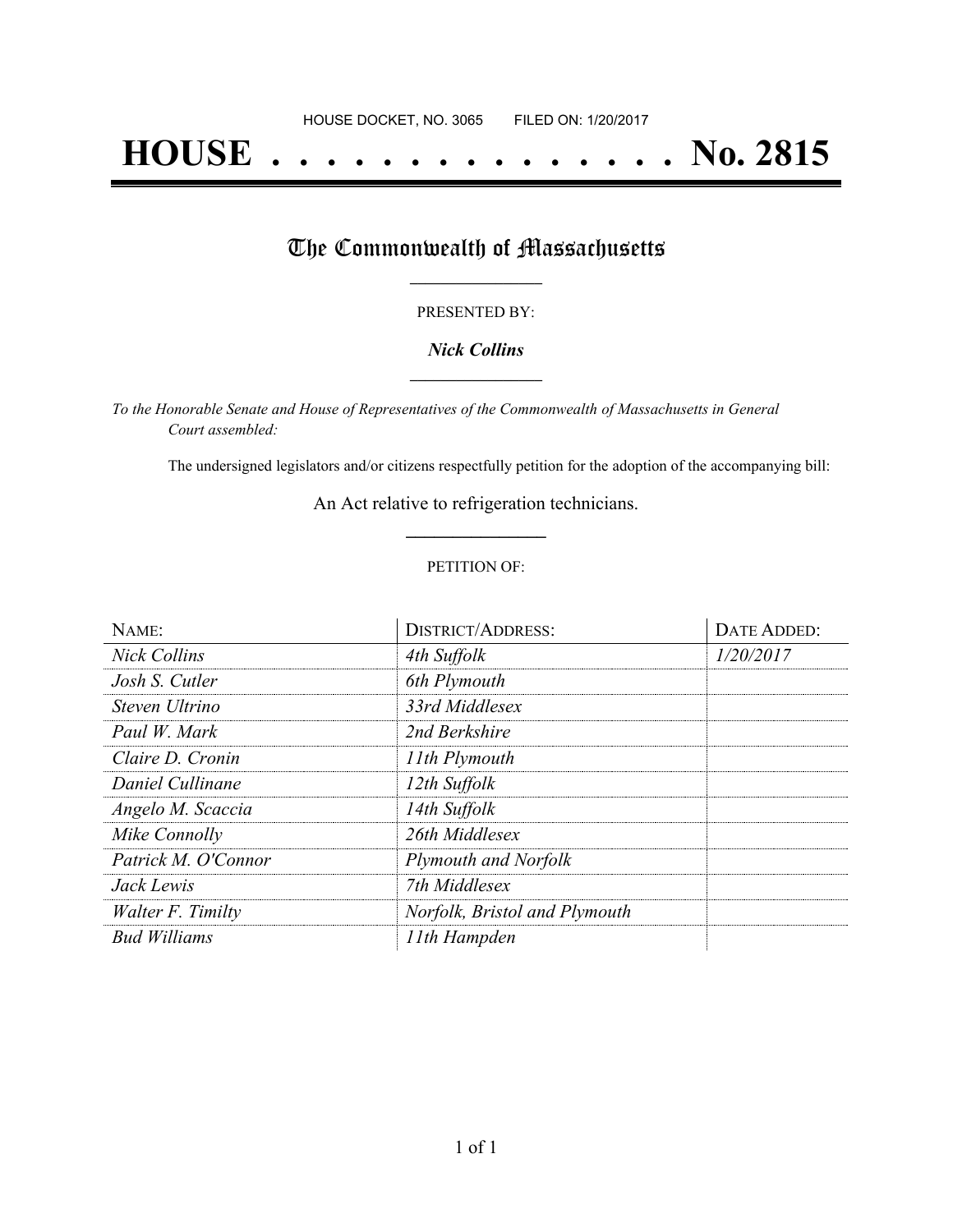## **HOUSE . . . . . . . . . . . . . . . No. 2815**

By Mr. Collins of Boston, a petition (accompanied by bill, House, No. 2815) of Nick Collins and others relative to the licensing of refrigeration technicians working on residential or light commercial refrigeration systems. Consumer Protection and Professional Licensure.

#### [SIMILAR MATTER FILED IN PREVIOUS SESSION SEE HOUSE, NO. *167* OF 2015-2016.]

### The Commonwealth of Massachusetts

**In the One Hundred and Ninetieth General Court (2017-2018) \_\_\_\_\_\_\_\_\_\_\_\_\_\_\_**

**\_\_\_\_\_\_\_\_\_\_\_\_\_\_\_**

An Act relative to refrigeration technicians.

Be it enacted by the Senate and House of Representatives in General Court assembled, and by the authority *of the same, as follows:*

1 SECTION 1. Section 81 of Chapter 146 of the General Laws is hereby amended by

2 inserting the following new definition:-

3 "Residential/Light Commercial Refrigeration", the installation, repair, replacement,

4 maintenance of any refrigerant containing part of any refrigerant system of less than ten ton

5 capacity.

6

7 SECTION 2. Chapter 146 is further amended by inserting the following new section:-

8 Section 82 ½. The bureau shall adopt regulations for the examining and licensing of

9 refrigeration technicians working on residential or light commercial refrigeration systems of less